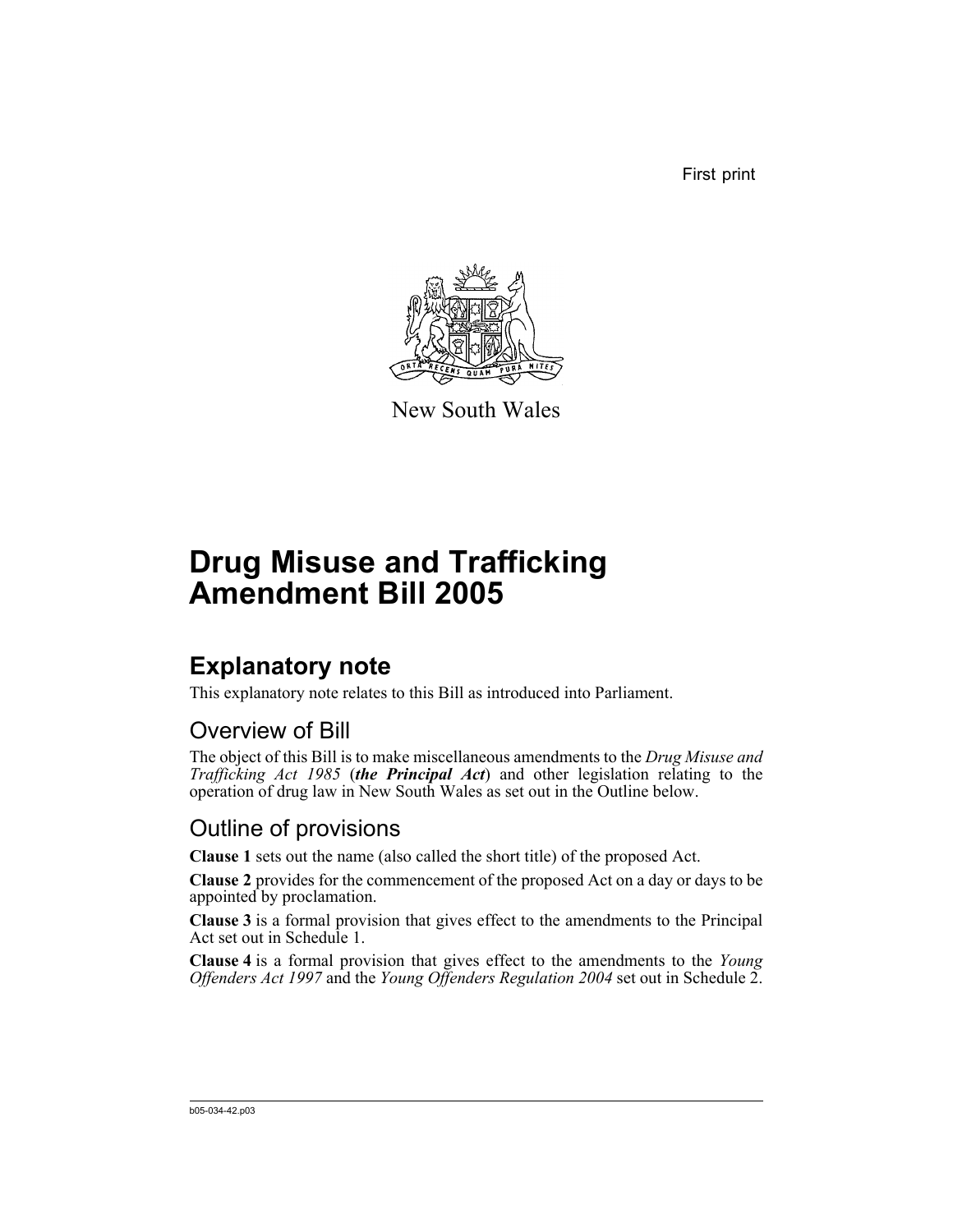Explanatory note

#### **Schedule 1 Amendment of Drug Misuse and Trafficking Act 1985**

**Schedule 1 [1]** amends the Principal Act to provide that it does not apply to persons conducting clinical trials of prohibited drugs who are acting under an authority granted by the Director-General of the Department of Health.

**Schedule 1 [2]–[4]** amend section 11A of the Principal Act to extend the operation of that section (which relates to the prohibition of the sale, supply and display of waterpipes—also known as bongs) to ice pipes (also known as crack pipes), being devices capable of being used for smoking or inhaling the smoke or fumes resulting from the heating or burning of a prohibited drug in a crystal or powder form.

**Schedule 1 [5]** amends section 22 (1) of the Principal Act as a matter of statute law revision.

**Schedule 1 [6]** inserts proposed section 24 (1A) into the Principal Act to create a new offence that prohibits a person, who manufactures or produces, or who knowingly takes part in the manufacture or production of, a prohibited drug, exposing a child to that manufacturing or production process, or to substances being stored for use in that manufacturing or production process. **Schedule 1 [9]** inserts proposed section 24 (5) into the Principal Act to provide that in section 24 of that Act *child* means a person who is under the age of 16 years. **Schedule 1 [7]** inserts proposed section  $24 (2A)$ into the Principal Act to create an aggravated form of the offence under proposed section 24  $(1)$  where the amount of prohibited drug manufactured or produced is not less than the commercial quantity applicable to that drug. **Schedule 1 [8]** replaces section 24 (3) of the Principal Act with proposed section 24 (3)–(3B) to provide:

- (a) for alternative verdicts of lesser offences if certain elements of the new offences are not made out during a trial, and
- (b) that it is a defence to a prosecution for the proposed new offences if the defendant establishes that the exposure of the child to the prohibited drug manufacturing or production process, or to substances being stored for use in that manufacturing or production process, did not endanger the health or safety of the child.

**Schedule 1 [10]** amends section 24A (2A) of the Principal Act to provide that the regulations under the Principal Act may make provision for or with respect to prohibiting or regulating the sale and storage of certain drug precursors.

**Schedule 1 [11]** inserts proposed section 25 (2C)–(2E) into the Principal Act. Proposed section 25 (2C) makes it an offence for a person of or above the age of 18 years to procure a person under the age of 16 years to supply, or take part in the supply of, a prohibited drug (other than cannabis leaf) to another person. Proposed section 25 (2D) similarly makes it an offence for a person of or above the age of 18 years who procures a person under the age of 16 years to supply, or take part in the supply of, an amount of a prohibited drug (other than cannabis leaf) which is not less than the commercial quantity applicable to the prohibited drug. Proposed section 25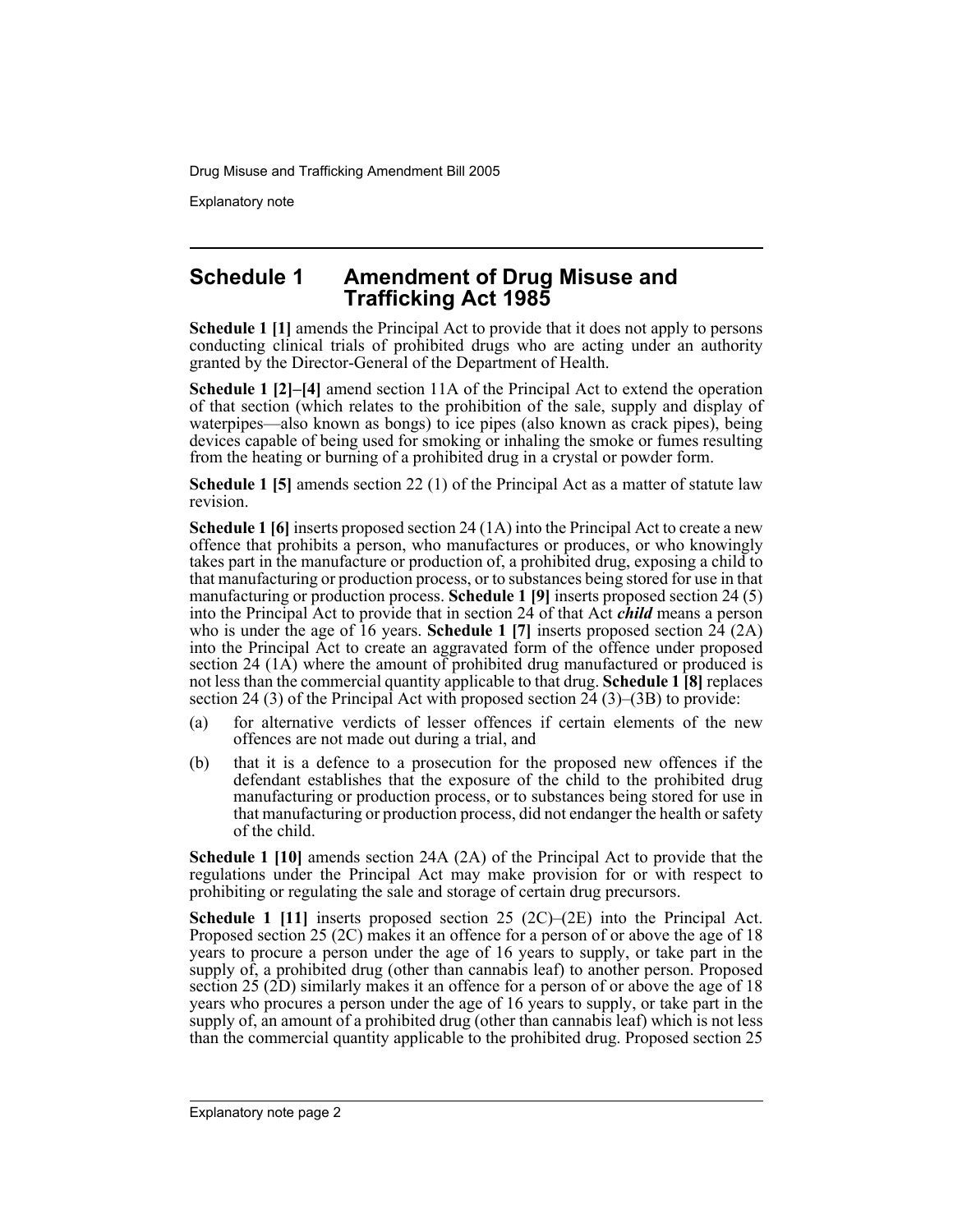Explanatory note

(2E) provides that it is a defence to a prosecution for an offence under proposed section 25 (2C) or (2D) if the defendant establishes that he or she had, at the time the offence is alleged to have been committed, reasonable cause to believe, and did in fact believe, that the person who was procured to supply, or take part in the supply of, the prohibited drug was of or above the age of 16 years.

**Schedule 1 [12]–[15]** make consequential amendments.

**Schedule 1 [16]** inserts proposed section 33AC into the Principal Act to provide for maximum penalties for the proposed new offences referred to above. The penalty for an offence under proposed section 24 (1A) or 25 (2C) is a fine of 2,400 penalty units (currently  $$264,000$ ) or imprisonment for 18 years, or both. The penalty for an offence under section 24 (2A) or 25 (2D) is a fine of 4,200 penalty units (currently \$462,000) or imprisonment for 25 years, or both. However, if the court concerned is satisfied that an offence under section 24 (2A) or 25 (2D) involved not less than the large commercial quantity of the prohibited drug concerned, the penalty for the offence is a fine of  $6,000$  penalty units (currently  $$660,000$ ) or imprisonment for life, or both.

**Schedule 1 [17], [23] and [28]** insert proposed sections 35A and 44A and proposed Schedule 2 into the Principal Act to provide that it is not unlawful under the Principal Act to manufacture, produce, possess or supply a substance listed in Schedule 2 (being two substances that are to be listed as prohibited drugs by **Schedule 1 [28]**) if the manufacture, production, possession or supply is done for certain legitimate purposes by manufacturers, distributors and other users of those substances or products that contain those substances. Proposed section 44A provides that the Governor may, from time to time, by regulation amend Schedule 2 by adding or amending names or descriptions of substances. **Schedule 1 [21]** is a consequential amendment.

**Schedule 1 [18]** replaces section 39A of the Principal Act to provide that, for the purposes of Division 1 of Part 3A of the Principal Act (that relates to pre-trial orders for the destruction of seized prohibited drugs), the *minimum amount* of heroin that has been seized by the police that may be the subject of an order for destruction is the traffickable quantity in relation to heroin, being 3 grams, instead of 1 gram as is currently the case.

**Schedule 1 [19]** inserts proposed Division 2B (Order for disposal of substances when no likely prosecution) into Part 3A of the Principal Act. The proposed Division contains one section, proposed section 39PB, which provides that a police officer of or above the rank of Superintendent may order that a prohibited drug, or a substance that the officer reasonably suspects is a prohibited drug, seized by a member of NSW Police be destroyed if:

(a) the amount of the prohibited drug (or of the prohibited drug that the officer reasonably suspects the substance to be) is less than the traffickable quantity of the drug, and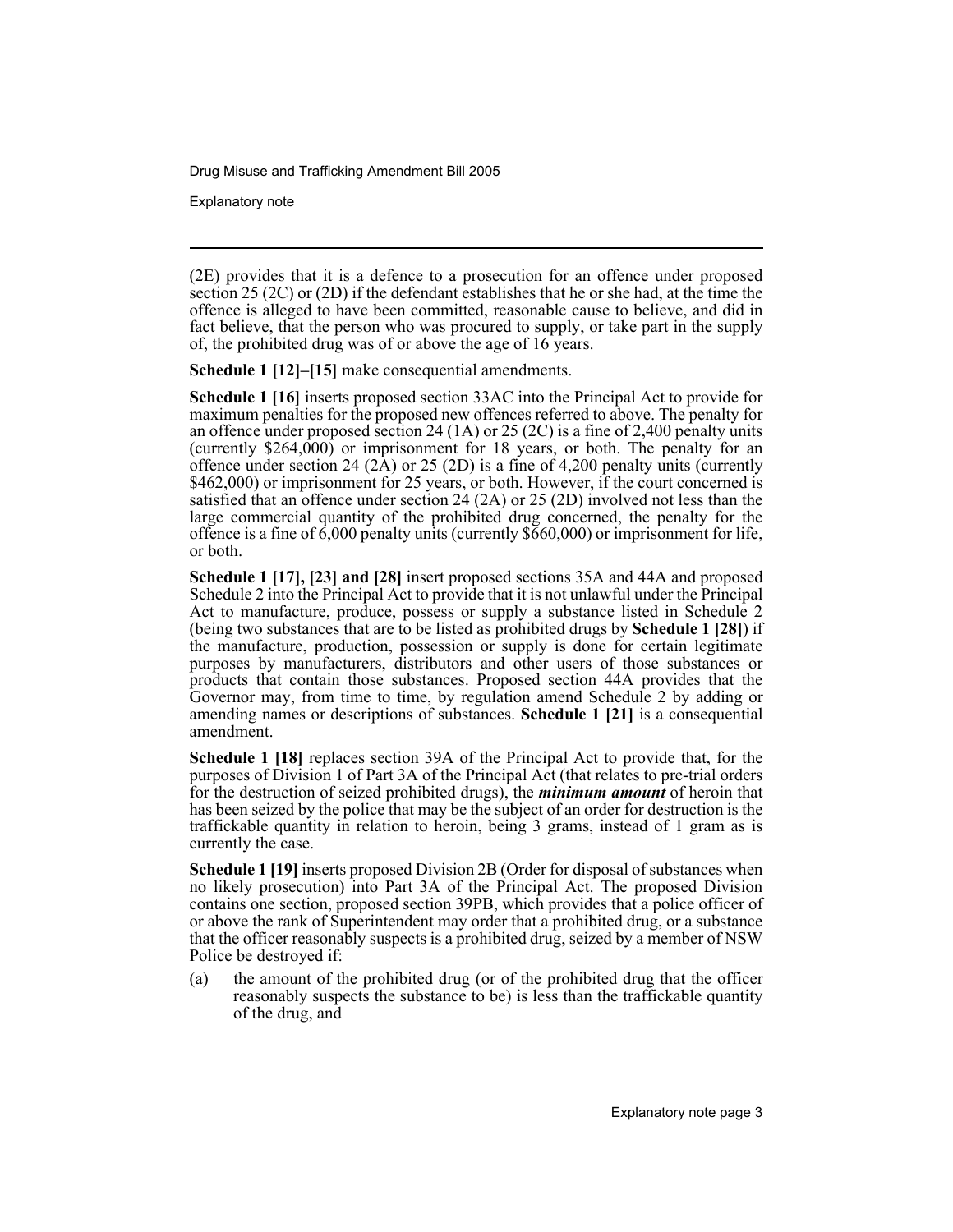Explanatory note

(b) no person has been charged with an offence with respect to the prohibited drug or substance and the officer is of the opinion that no person is likely to be charged.

**Schedule 1 [20]** inserts proposed section 39RA (5) into the Principal Act. Section 39RA of the Principal Act permits the Commissioner of Police to direct that any prohibited plant or prohibited drug that has been seized by a police officer be retained for use in connection with a controlled operation under the *Law Enforcement (Controlled Operations) Act 1997* or an integrity testing program under Part 10A of the *Police Act 1990*. Currently section 39RA (5) provides that functions of the Commissioner of Police under this section may not be delegated except to a Deputy Commissioner of Police. The proposed new section 39RA (5) provides that those functions may also be delegated to a person holding a NSW Police Senior Executive Service position to whom the function under section 6 (1) of the *Law Enforcement (Controlled Operations) Act 1997* of authorising the conduct of a controlled operation has been delegated in accordance with that Act.

**Schedule 1 [22]** amends section 43 (6) of the Principal Act to provide that certain evidence relating to the analysis of plants and substances may be given by certificate by a person who is an analyst (however described) under a law of another State or Territory that corresponds to the Principal Act and who is, or belongs to a class, prescribed by the regulations under that Act for the purposes of this provision.

**Schedule 1 [24]** replaces section 45 (3) of the Principal Act. Section 45 (3) of the Principal Act provides that a regulation may impose a penalty not exceeding 10 penalty units for any contravention of the regulation. Proposed new section  $45(3)$ provides that a regulation may create an offence punishable by a penalty, including a distinct penalty in the case of a second or subsequent offence, not exceeding:

- (a) 150 penalty units in the case of a corporation, or
- (b) 50 penalty units in the case of an individual.

**Schedule 1 [25]** inserts 1,4-Butanediol and Gamma butyrolactone into Schedule 1 to the Principal Act as prohibited drugs (along with their corresponding traffickable, small, indictable, commercial and large commercial amounts). **Schedule 1 [25]** also inserts Methadone in oral liquid form (with its corresponding traffickable, small, indictable, commercial and large commercial amounts in millilitres and litres) into the Schedule. Methadone in a form measurable in grams and kilograms is already listed in the Schedule. **Schedule 1 [26] and [27]** are consequential amendments.

### **Schedule 2 Amendment of other legislation**

**Schedule 2.1 [1] and [2]** amend section 8 of the *Young Offenders Act 1997* by way of law revision to make it clear that the provisions of that Act (including the provisions relating to the cautioning of young offenders) apply to offences under Division 1 of Part 2 of the Principal Act relating to cannabis leaf if:

(a) the offence involves not more than half the small quantity applicable to cannabis leaf under the Principal Act, or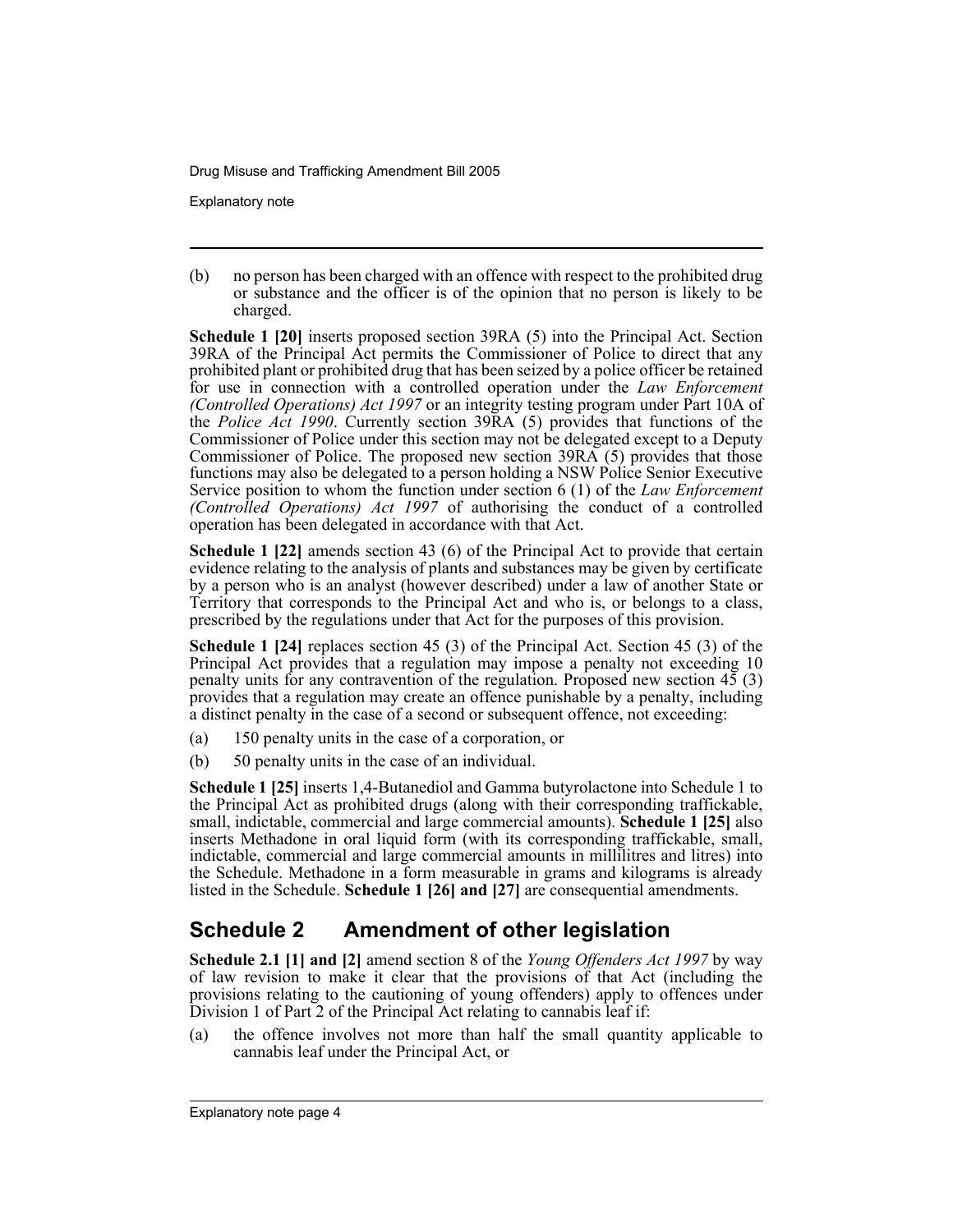Explanatory note

- (b) there are exceptional circumstances in that:
	- (i) the offence involves more than half, but not more than the total, small quantity of cannabis leaf within the meaning of the Principal Act, and
	- (ii) it would be in the interests of rehabilitation, and appropriate in all the circumstances, to deal with the matter under the *Young Offenders Act 1997*.

**Schedule 2.2** omits clause 16 from the *Young Offenders Regulation 2004* as a consequence of the amendments made by Schedule 2.1 [1] and [2] as referred to above.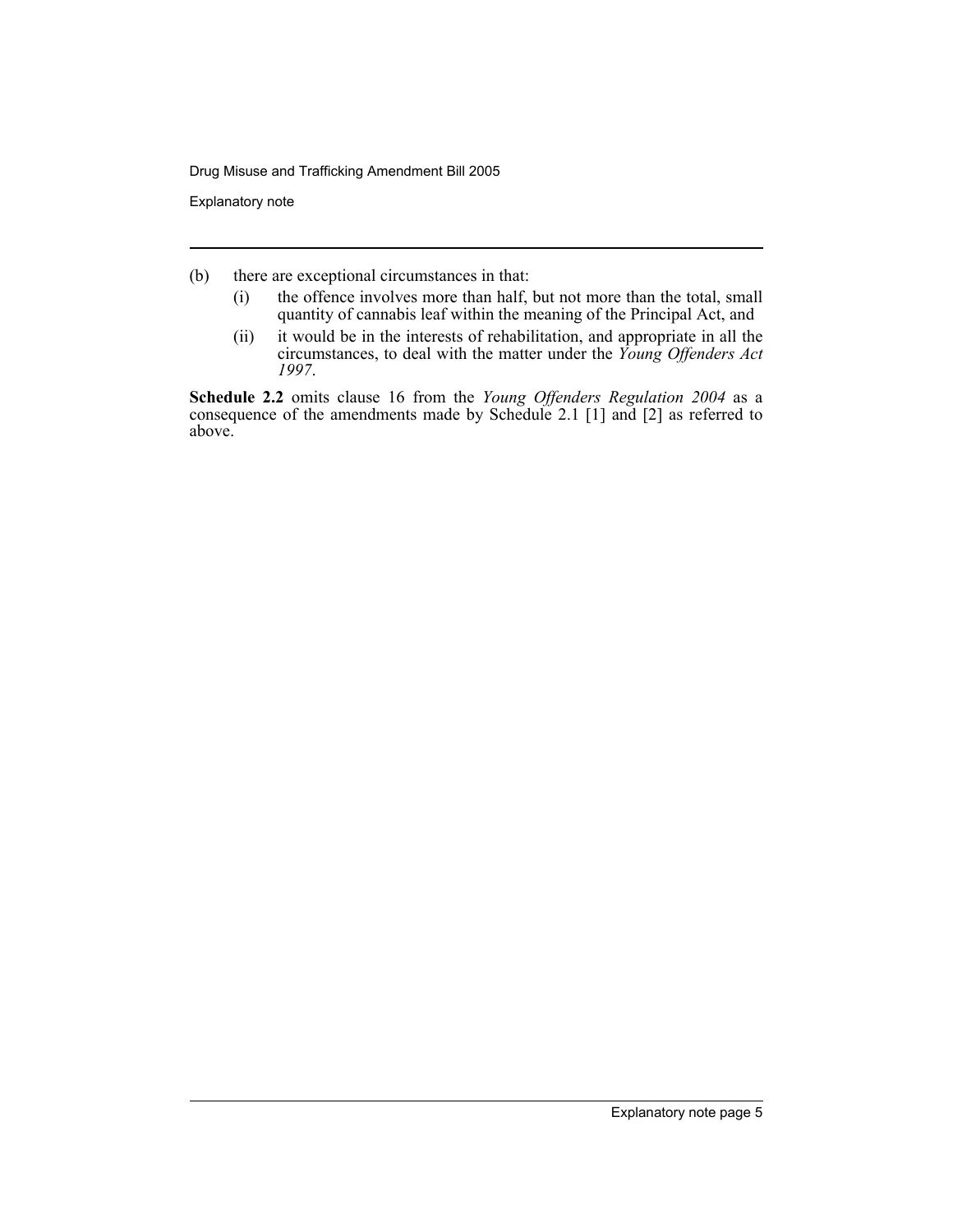Explanatory note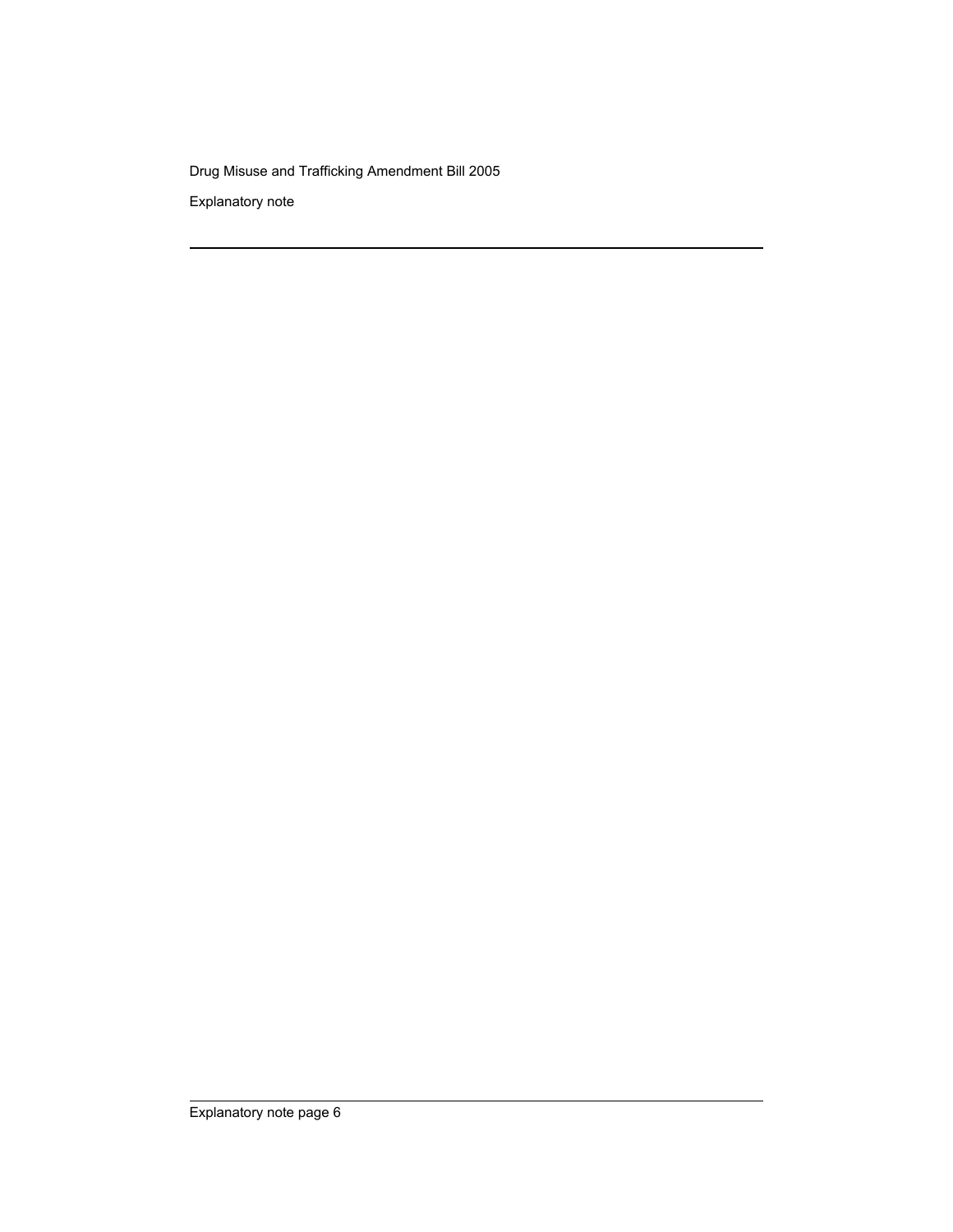First print



New South Wales

## **Drug Misuse and Trafficking Amendment Bill 2005**

## **Contents**

|            |                                                            | Page |
|------------|------------------------------------------------------------|------|
|            | Name of Act                                                |      |
|            | Commencement                                               |      |
| 3          | Amendment of Drug Misuse and Trafficking Act 1985 No 226 2 |      |
|            | Amendment of other legislation                             |      |
| Schedule 1 | Amendment of Drug Misuse and Trafficking Act 1985          |      |
| Schedule 2 | Amendment of other legislation                             | 11   |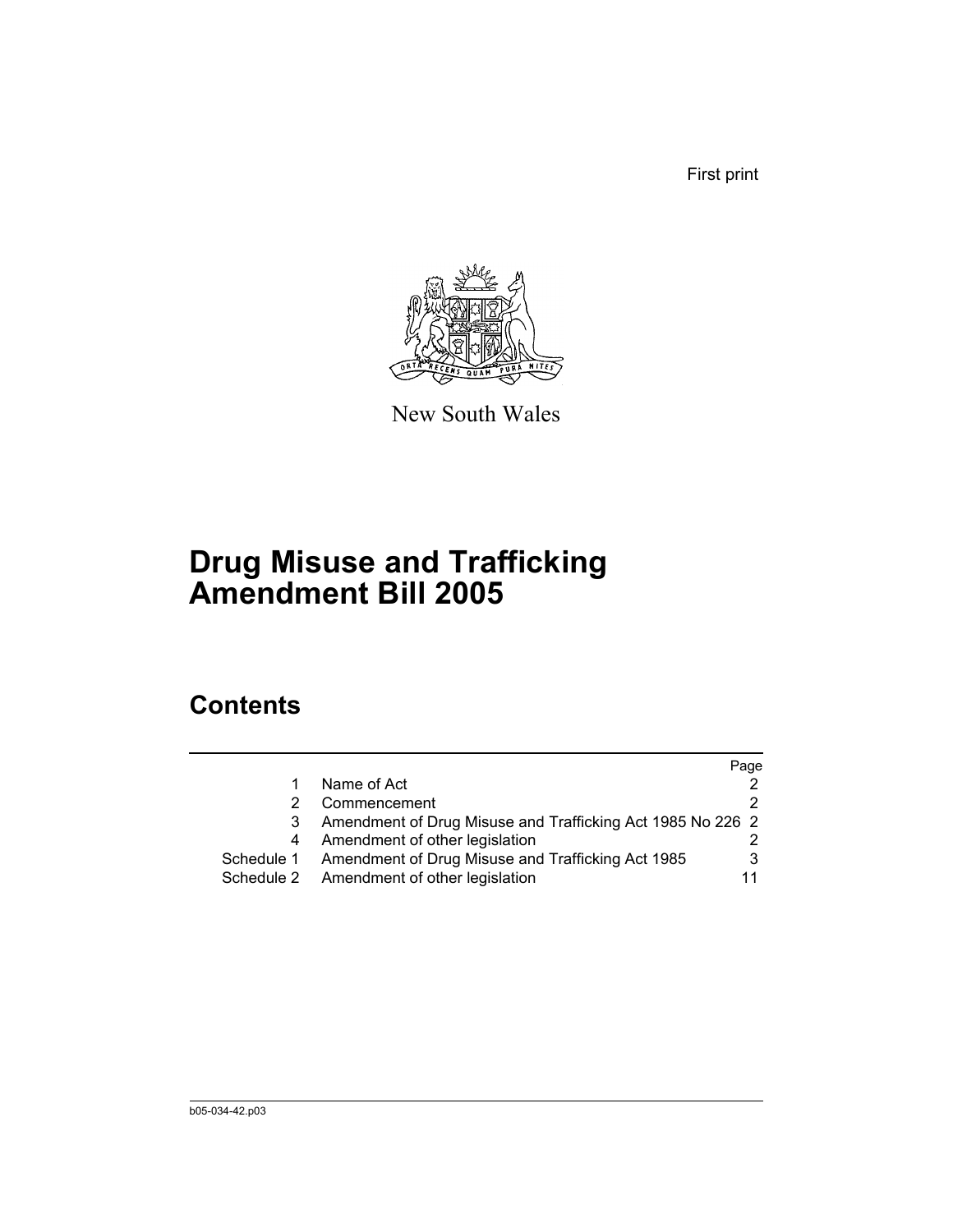**Contents** 

Page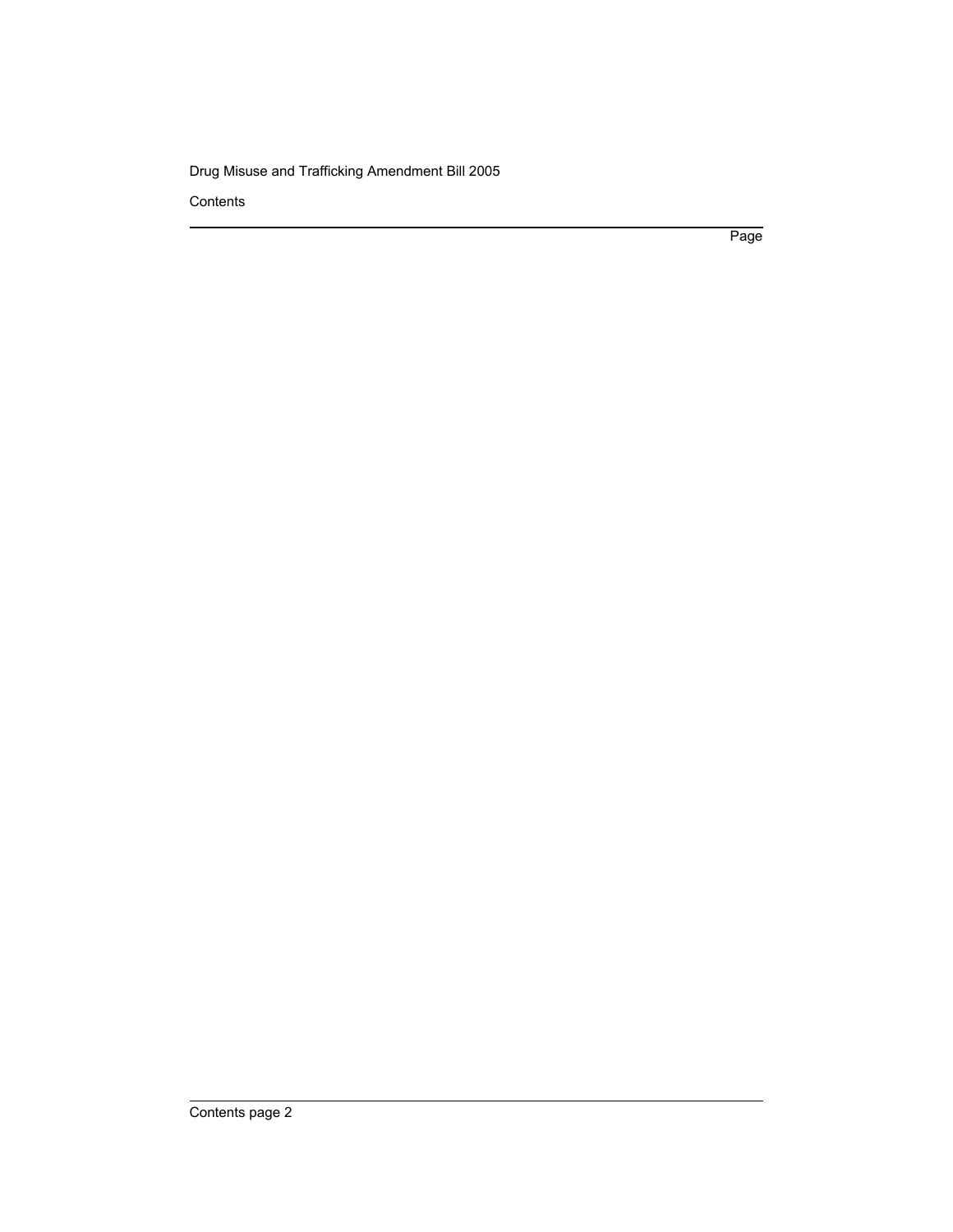

New South Wales

No , 2005

#### **A Bill for**

An Act to amend the *Drug Misuse and Trafficking Act 1985* to make further provision in relation to the prohibition of the manufacture, supply, possession and use of certain drugs; and for other purposes.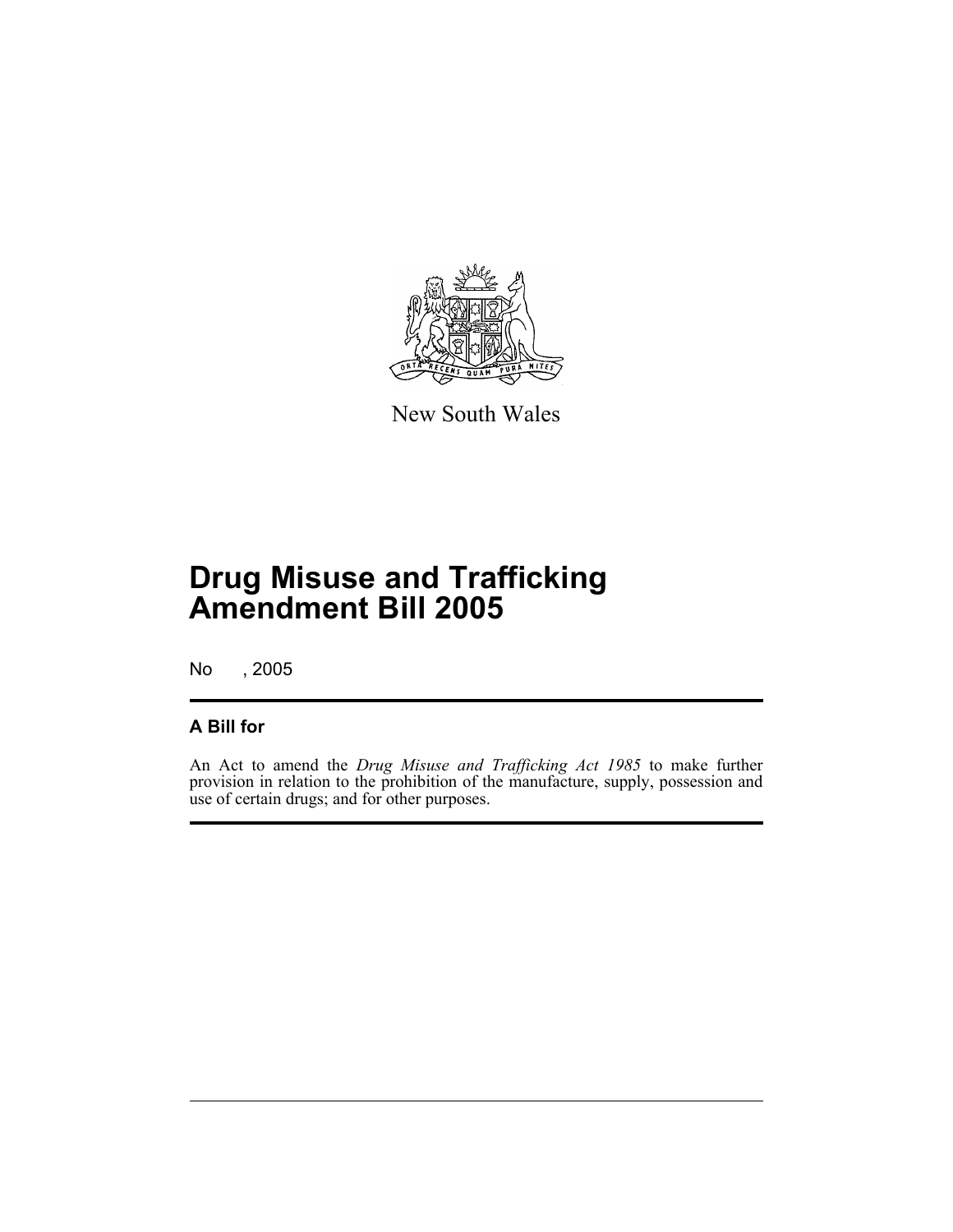<span id="page-9-2"></span><span id="page-9-1"></span><span id="page-9-0"></span>

| <b>Name of Act</b>                                                                                            | $\overline{2}$                             |
|---------------------------------------------------------------------------------------------------------------|--------------------------------------------|
| This Act is the Drug Misuse and Trafficking Amendment Act 2005.                                               | 3                                          |
| <b>Commencement</b>                                                                                           | $\overline{4}$                             |
| This Act commences on a day or days to be appointed by proclamation.                                          | 5                                          |
| Amendment of Drug Misuse and Trafficking Act 1985 No 226                                                      | 6                                          |
| The Drug Misuse and Trafficking Act 1985 is amended as set out in<br>Schedule 1.                              | 7<br>8                                     |
| <b>Amendment of other legislation</b>                                                                         | 9                                          |
| The Young Offenders Act 1997 and the Young Offenders Regulation<br>2004 are amended as set out in Schedule 2. | 10<br>11                                   |
|                                                                                                               | The Legislature of New South Wales enacts: |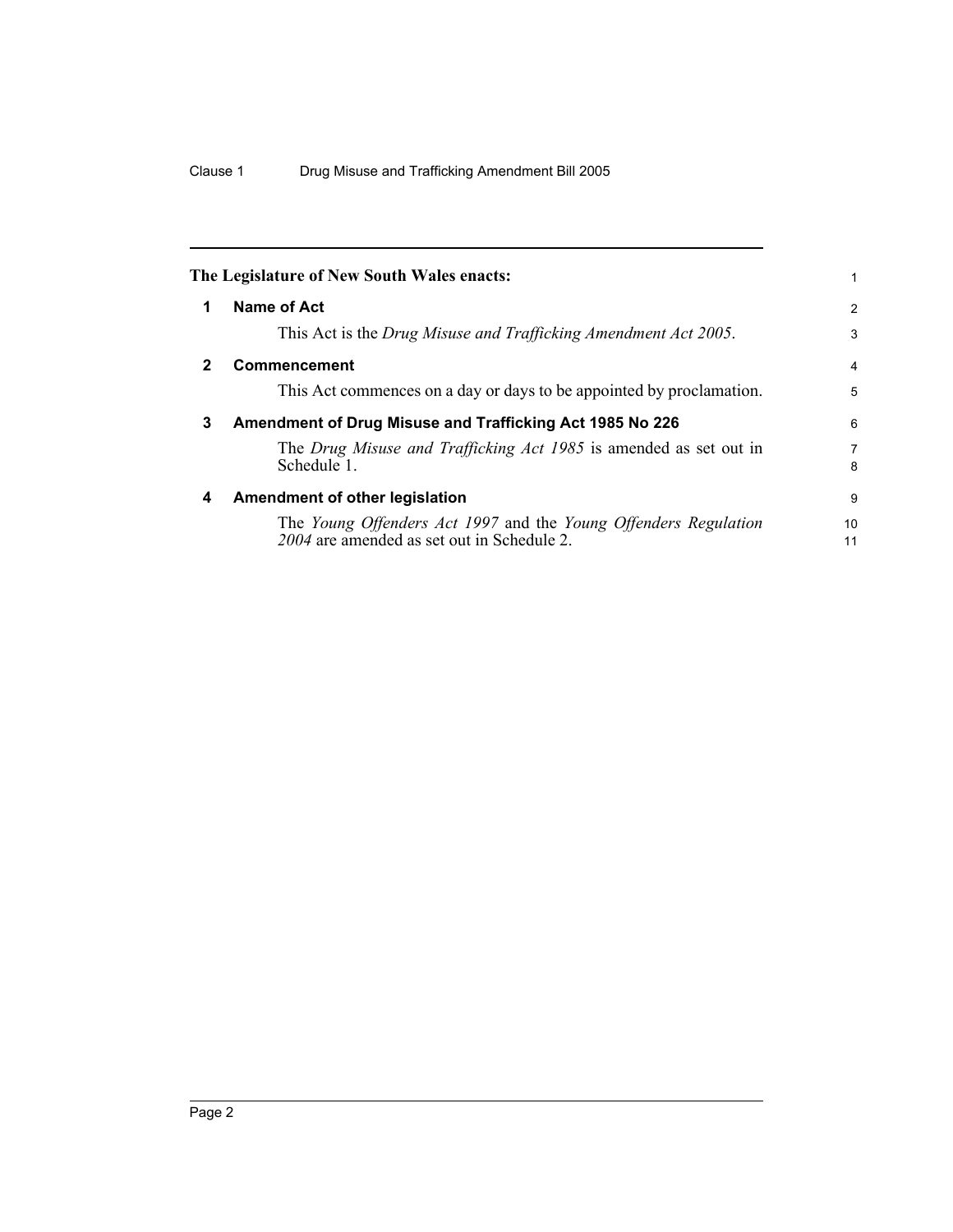Amendment of Drug Misuse and Trafficking Act 1985 Schedule 1

#### <span id="page-10-0"></span>**Schedule 1 Amendment of Drug Misuse and Trafficking Act 1985** (Section 3) **[1] Sections 10 (2) (b), 23 (4) (b), 24 (4) (b), 24A (2) (b), 25 (4) (b), 25A (9) (b) and 39J** Insert "or a clinical trial" after "study" wherever occurring. **[2] Section 11A Sale, supply and display of waterpipes and ice pipes** Insert in alphabetical order in section 11A (1): *ice pipe* means: (a) a device capable of being used for the administration of a prohibited drug by means of the smoking or inhaling of the smoke or fumes resulting from the heating or burning of the drug in a crystal or powder form, or (b) a device that is apparently intended to be such a device but that is not capable of being so used because it needs an adjustment, modification or addition, and includes a device known as an ice pipe or a crack pipe, but does not include a device of a class or description prescribed by the regulations as not being an ice pipe for the purposes of this section. **[3] Section 11A (2) (a) and (b) and (3)** Insert "or an ice pipe" after "waterpipe" wherever occurring. **[4] Section 11A (4)** Insert "or ice pipe" after "waterpipe". **[5] Section 22 Indictable prosecution** Omit section 22 (1). Insert instead: (1) Subject to the provisions of this Division and the *Criminal Procedure Act 1986*, an offence under this Division is to be prosecuted on indictment. **[6] Section 24 Manufacture and production of prohibited drugs** Insert after section 24 (1): (1A) A person who: 17 18 20 21 22 23 24 25 26 27 28 29 30 31 32

(a) manufactures or produces, or who knowingly takes part in the manufacture or production of, a prohibited drug, and

1  $\mathfrak{p}$ 

19

33 34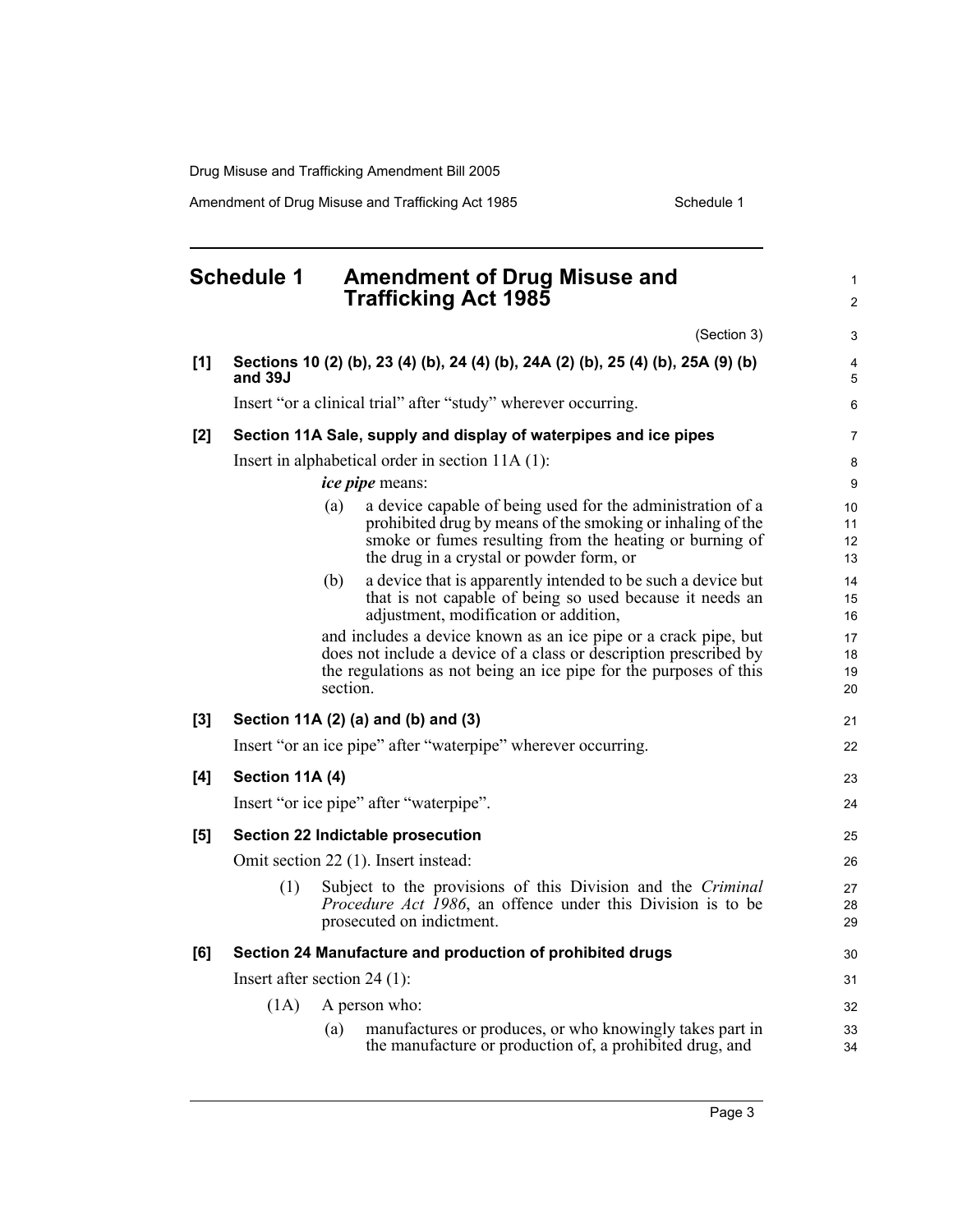|     |                                 | (b)    | exposes a child to that manufacturing or production<br>process, or to substances being stored for use in that<br>manufacturing or production process,                                                                                                                                                                                                                                                                                                        | 1<br>$\overline{c}$<br>3               |
|-----|---------------------------------|--------|--------------------------------------------------------------------------------------------------------------------------------------------------------------------------------------------------------------------------------------------------------------------------------------------------------------------------------------------------------------------------------------------------------------------------------------------------------------|----------------------------------------|
|     |                                 |        | is guilty of an offence.                                                                                                                                                                                                                                                                                                                                                                                                                                     | 4                                      |
| [7] | Section 24 (2A)                 |        |                                                                                                                                                                                                                                                                                                                                                                                                                                                              | 5                                      |
|     | Insert after section 24 $(2)$ : |        |                                                                                                                                                                                                                                                                                                                                                                                                                                                              | 6                                      |
|     | (2A)                            |        | A person who:                                                                                                                                                                                                                                                                                                                                                                                                                                                | $\overline{7}$                         |
|     |                                 | (a)    | manufactures or produces, or who knowingly takes part in<br>the manufacture or production of, an amount of a<br>prohibited drug which is not less than the commercial<br>quantity applicable to the prohibited drug, and                                                                                                                                                                                                                                     | 8<br>9<br>10<br>11                     |
|     |                                 | (b)    | exposes a child to that manufacturing or production<br>process, or to substances being stored for use in that<br>manufacturing or production process,                                                                                                                                                                                                                                                                                                        | 12<br>13<br>14                         |
|     |                                 |        | is guilty of an offence.                                                                                                                                                                                                                                                                                                                                                                                                                                     | 15                                     |
| [8] | Section 24 (3)–(3B)             |        |                                                                                                                                                                                                                                                                                                                                                                                                                                                              | 16                                     |
|     |                                 |        | Omit section 24 (3). Insert instead:                                                                                                                                                                                                                                                                                                                                                                                                                         | 17                                     |
|     | (3)                             |        | If, on the trial of a person for an offence under subsection $(2)$ or<br>(2A), the jury are not satisfied that the amount of prohibited drug<br>involved is equal to or more than the commercial quantity<br>applicable to the prohibited drug, the jury may acquit the person<br>of the offence charged and find the person guilty of an offence<br>under subsection $(1)$ or $(1A)$ , respectively, and the person is<br>liable to punishment accordingly. | 18<br>19<br>20<br>21<br>22<br>23<br>24 |
|     | (3A)                            | child. | It is a defence to a prosecution for an offence under subsection<br>$(1A)$ or $(2A)$ if the defendant establishes that the exposure of the<br>child to the prohibited drug manufacturing or production process,<br>or to substances being stored for use in that manufacturing or<br>production process, did not endanger the health or safety of the                                                                                                        | 25<br>26<br>27<br>28<br>29<br>30       |
|     | (3B)                            |        | If, on the trial of a person for an offence under subsection $(1A)$ or<br>$(2A)$ , the jury:                                                                                                                                                                                                                                                                                                                                                                 | 31<br>32                               |
|     |                                 | (a)    | is not satisfied that a child was exposed to a prohibited<br>drug manufacturing or production process, or to<br>substances being stored for use in such a manufacturing or<br>production process, or                                                                                                                                                                                                                                                         | 33<br>34<br>35<br>36                   |
|     |                                 | (b)    | is satisfied that the defence referred to in subsection (3A)<br>has been made out,                                                                                                                                                                                                                                                                                                                                                                           | 37<br>38                               |
|     |                                 |        |                                                                                                                                                                                                                                                                                                                                                                                                                                                              |                                        |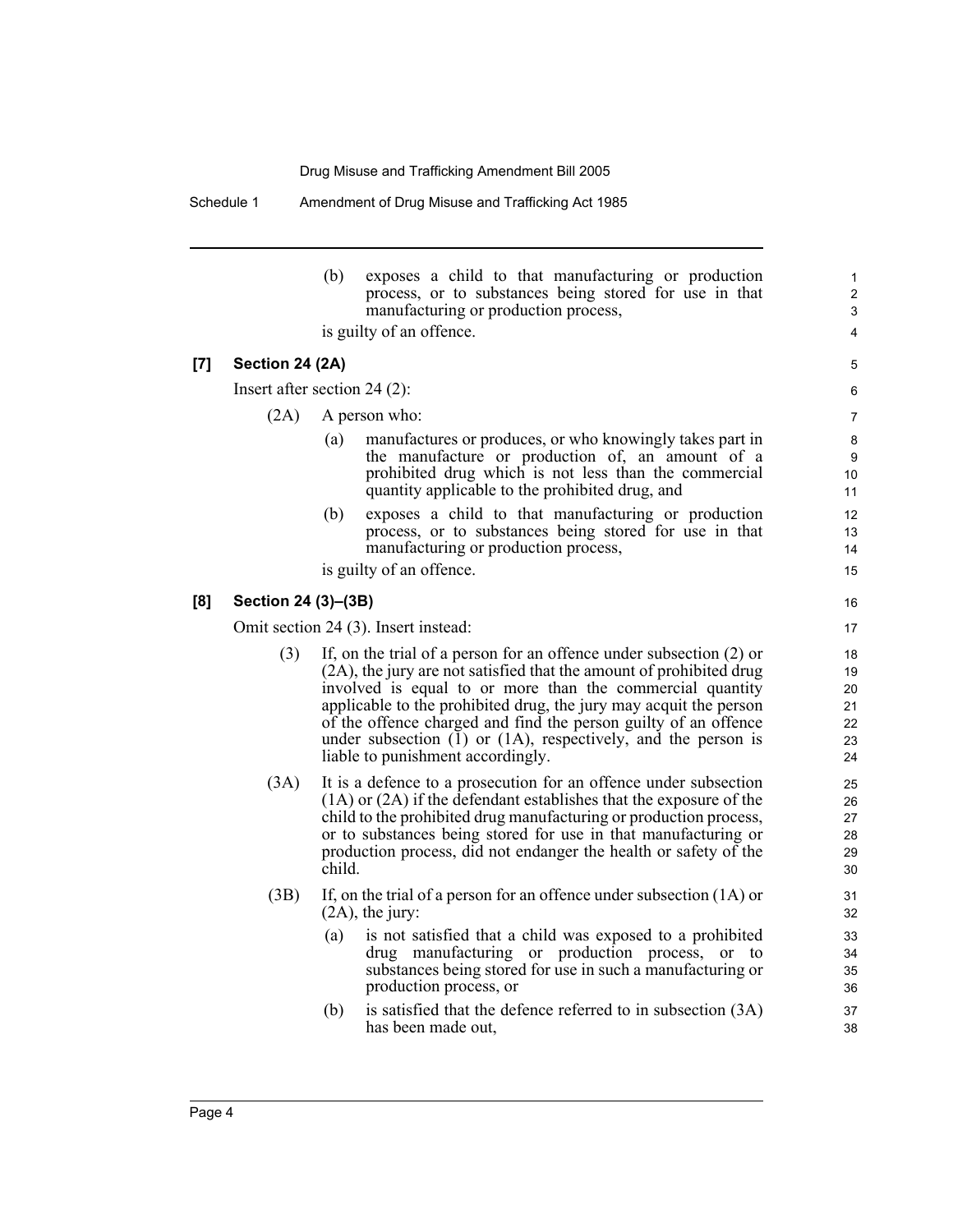Amendment of Drug Misuse and Trafficking Act 1985 Schedule 1

|        |                                                           | the jury may acquit the person of the offence charged and find the<br>person guilty of an offence under subsection (1) or (2),<br>respectively, and the person is liable to punishment accordingly.                                                                                                                                                                                                        | 1<br>$\overline{2}$<br>3         |  |  |  |  |  |
|--------|-----------------------------------------------------------|------------------------------------------------------------------------------------------------------------------------------------------------------------------------------------------------------------------------------------------------------------------------------------------------------------------------------------------------------------------------------------------------------------|----------------------------------|--|--|--|--|--|
| [9]    | <b>Section 24 (5)</b>                                     |                                                                                                                                                                                                                                                                                                                                                                                                            | 4                                |  |  |  |  |  |
|        | Insert after section 24 $(4)$ :                           |                                                                                                                                                                                                                                                                                                                                                                                                            |                                  |  |  |  |  |  |
|        | (5)                                                       | In this section, <i>child</i> means a person who is under the age of 16<br>years.                                                                                                                                                                                                                                                                                                                          | 6<br>$\overline{7}$              |  |  |  |  |  |
| $[10]$ | prohibited drugs                                          | Section 24A Possession of precursors for manufacture or production of                                                                                                                                                                                                                                                                                                                                      | 8<br>9                           |  |  |  |  |  |
|        |                                                           | Omit "cash sale" from section 24A (2A). Insert instead "sale and storage".                                                                                                                                                                                                                                                                                                                                 | 10                               |  |  |  |  |  |
| $[11]$ |                                                           | <b>Section 25 Supply of prohibited drugs</b>                                                                                                                                                                                                                                                                                                                                                               | 11                               |  |  |  |  |  |
|        |                                                           | Insert after section 25 (2B):                                                                                                                                                                                                                                                                                                                                                                              | 12                               |  |  |  |  |  |
|        | (2C)                                                      | A person of or above the age of 18 years who procures a person<br>under the age of 16 years to supply, or take part in the supply of,<br>a prohibited drug (other than cannabis leaf) to another person is<br>guilty of an offence.                                                                                                                                                                        | 13<br>14<br>15<br>16             |  |  |  |  |  |
|        | (2D)                                                      | A person of or above the age of 18 years who procures a person<br>under the age of 16 years to supply, or take part in the supply of,<br>an amount of a prohibited drug (other than cannabis leaf) which<br>is not less than the commercial quantity applicable to the<br>prohibited drug is guilty of an offence.                                                                                         | 17<br>18<br>19<br>20<br>21       |  |  |  |  |  |
|        | (2E)                                                      | It is a defence to a prosecution for an offence under subsection<br>$(2C)$ or $(2D)$ if the defendant establishes that the defendant had,<br>at the time the offence is alleged to have been committed,<br>reasonable cause to believe, and did in fact believe, that the<br>person who was procured to supply, or take part in the supply of,<br>the prohibited drug was of or above the age of 16 years. | 22<br>23<br>24<br>25<br>26<br>27 |  |  |  |  |  |
| $[12]$ | <b>Section 25 (3)</b>                                     |                                                                                                                                                                                                                                                                                                                                                                                                            | 28                               |  |  |  |  |  |
|        |                                                           | Insert "or $(2D)$ " after "subsection $(2)$ ".                                                                                                                                                                                                                                                                                                                                                             | 29                               |  |  |  |  |  |
| $[13]$ | <b>Section 25 (3)</b>                                     |                                                                                                                                                                                                                                                                                                                                                                                                            | 30                               |  |  |  |  |  |
|        |                                                           | Insert "or $(2C)$ , respectively" after "subsection $(1)$ ".                                                                                                                                                                                                                                                                                                                                               | 31                               |  |  |  |  |  |
| $[14]$ |                                                           | Sections 30 (1) (b) and (e) and 31 (1) (b) and (e)                                                                                                                                                                                                                                                                                                                                                         | 32                               |  |  |  |  |  |
|        | Insert "or $(1A)$ " after "24 $(1)$ " wherever occurring. |                                                                                                                                                                                                                                                                                                                                                                                                            |                                  |  |  |  |  |  |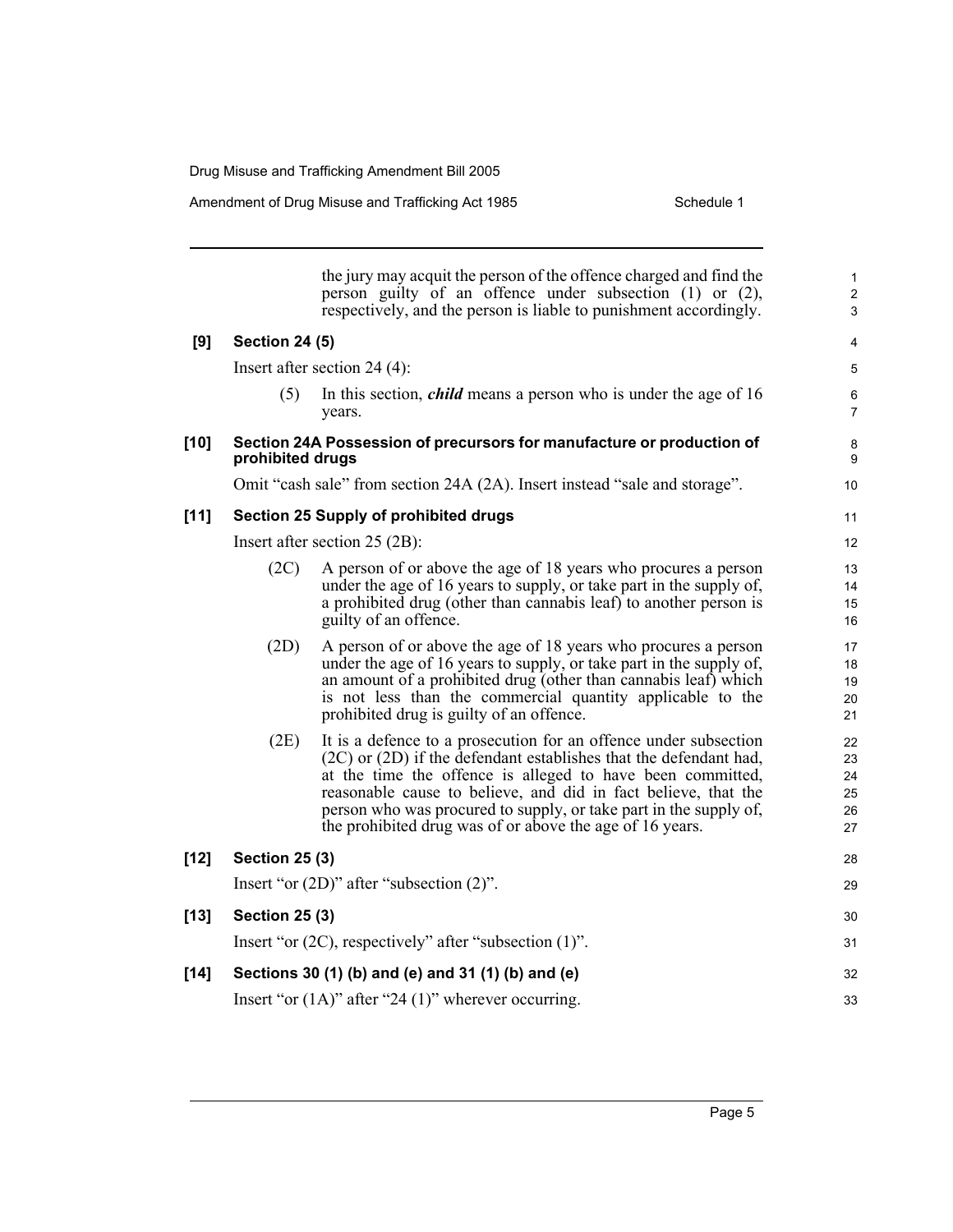| $[15]$      |                            |       |     | Sections 30 (1) (c) and (e) and 31 (1) (c) and (e)                                                                                                                                                                                                                                                     | $\mathbf{1}$               |  |  |
|-------------|----------------------------|-------|-----|--------------------------------------------------------------------------------------------------------------------------------------------------------------------------------------------------------------------------------------------------------------------------------------------------------|----------------------------|--|--|
|             |                            |       |     | Omit "25 (1) or $(1A)$ " wherever occurring.                                                                                                                                                                                                                                                           | $\overline{2}$             |  |  |
|             |                            |       |     | Insert instead "25 (1), (1A) or $(2C)$ ".                                                                                                                                                                                                                                                              | 3                          |  |  |
| $[16]$      | <b>Section 33AC</b>        |       |     |                                                                                                                                                                                                                                                                                                        |                            |  |  |
|             | Insert after section 33AB: |       |     |                                                                                                                                                                                                                                                                                                        |                            |  |  |
| <b>33AC</b> |                            | drugs |     | Penalties for offences involving manufacture or production in<br>presence of children or procuring children to supply prohibited                                                                                                                                                                       | 6<br>$\overline{7}$<br>8   |  |  |
|             |                            | (1)   |     | This section applies to the following offences:                                                                                                                                                                                                                                                        | 9                          |  |  |
|             |                            |       | (a) | an offence under section 24 (1A) or $(2A)$ or $25 (2C)$ or<br>$(2D)$ ,                                                                                                                                                                                                                                 | 10 <sup>°</sup><br>11      |  |  |
|             |                            |       | (b) | an offence under section 26 of conspiring to commit an<br>offence referred to in paragraph (a),                                                                                                                                                                                                        | 12<br>13                   |  |  |
|             |                            |       | (c) | an offence under section 27 of aiding,<br>abetting,<br>counselling,<br>procuring,<br>soliciting<br>or inciting<br>the<br>commission of an offence referred to in paragraph $(a)$ ,                                                                                                                     | 14<br>15<br>16             |  |  |
|             |                            |       | (d) | an offence under section 28 of conspiring to commit, or of<br>aiding, abetting, counselling, procuring, soliciting or<br>inciting the commission of, an offence under a law in force<br>outside New South Wales which corresponds to section 24<br>$(1A)$ or $(2A)$ or $25 (2C)$ or $(2D)$ .           | 17<br>18<br>19<br>20<br>21 |  |  |
|             |                            | (2)   |     | The penalty for an offence under section 24 (1A) or 25 (2C), or<br>an offence referred to in subsection $(1)$ (b)–(d) that relates to an<br>offence under section 24 (1A) or 25 (2C), is a fine of 2,400<br>penalty units or imprisonment for 18 years, or both.                                       | 22<br>23<br>24<br>25       |  |  |
|             |                            | (3)   |     | The penalty for an offence under section 24 $(2A)$ or 25 $(2D)$ , or<br>an offence referred to in subsection $(1)$ $(b)$ – $(d)$ that relates to an<br>offence under section 24 (2A) or $25$ (2D), is a fine of 4,200<br>penalty units or imprisonment for 25 years, or both.                          | 26<br>27<br>28<br>29       |  |  |
|             |                            | (4)   |     | Despite subsection $(3)$ , if the court is satisfied that an offence<br>referred to in that subsection involved not less than the large<br>commercial quantity of the prohibited drug concerned, the<br>penalty for the offence is a fine of 6,000 penalty units or<br>imprisonment for life, or both. | 30<br>31<br>32<br>33<br>34 |  |  |
|             |                            | (5)   |     | In this section:<br><i>large commercial quantity</i> , in relation to a prohibited drug,<br>means the number or amount, if any, specified opposite the drug<br>in Column 5 of Schedule 1.                                                                                                              | 35<br>36<br>37<br>38       |  |  |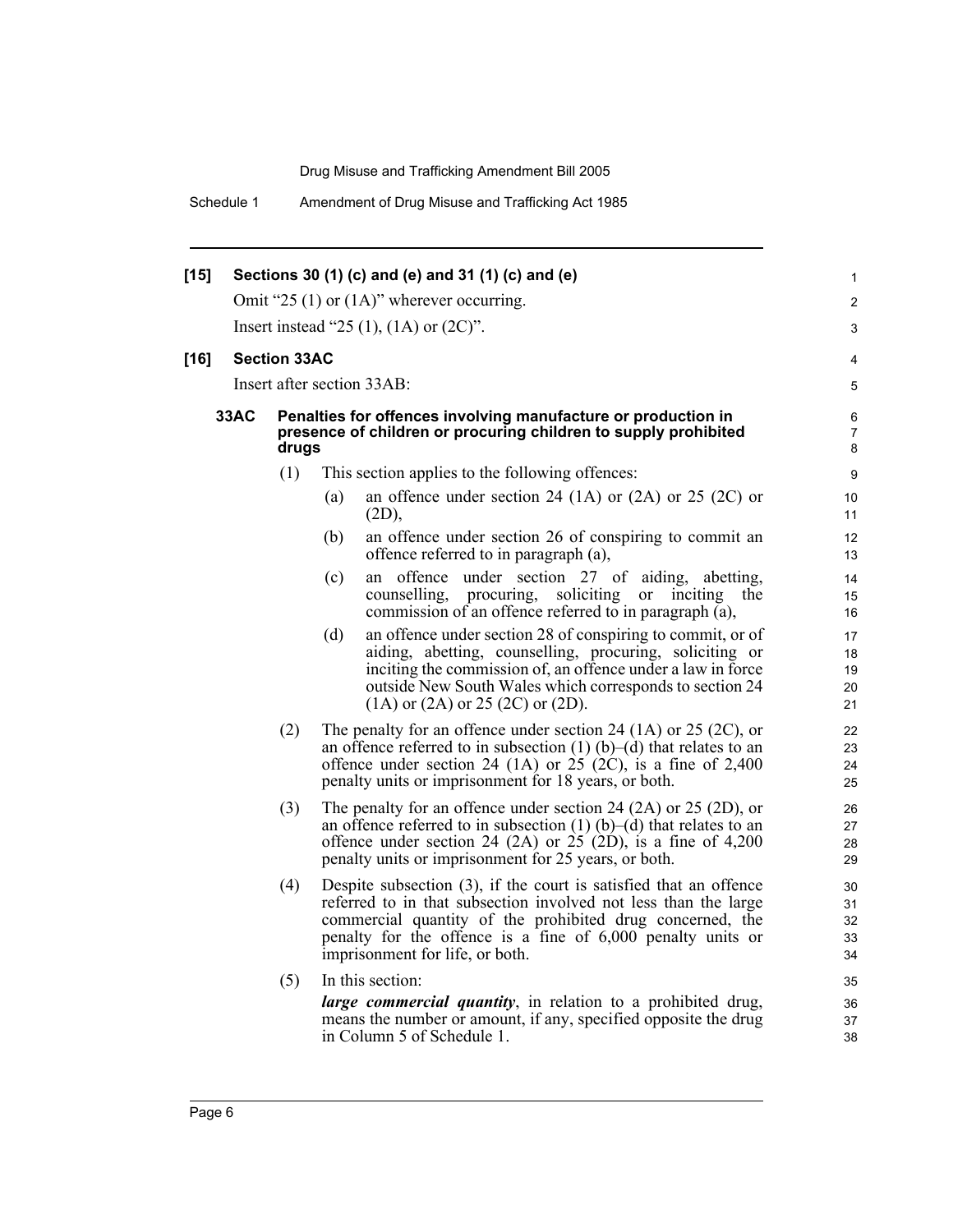Amendment of Drug Misuse and Trafficking Act 1985 Schedule 1

substance or product.

| $[17]$ |                          | <b>Section 35A</b> |                                                                                                                                                                                                             | 1                                   |  |
|--------|--------------------------|--------------------|-------------------------------------------------------------------------------------------------------------------------------------------------------------------------------------------------------------|-------------------------------------|--|
|        | Insert after section 35: |                    |                                                                                                                                                                                                             |                                     |  |
|        | 35A                      |                    | Defence in relation to certain substances used in industry                                                                                                                                                  | 3                                   |  |
|        |                          | (1)                | Despite any other provision in this Act, it is not an offence against<br>this Act for:                                                                                                                      | 4<br>5                              |  |
|        |                          |                    | (a)<br>a person to manufacture, produce, possess or supply an<br>industrial product for the purpose of the manufacture or<br>distribution of an industrial product or final stage industrial<br>product, or | 6<br>$\overline{7}$<br>$\bf 8$<br>9 |  |
|        |                          |                    | (b)<br>a person to manufacture, produce, possess or supply a final<br>stage industrial product, or                                                                                                          | 10<br>11                            |  |
|        |                          |                    | a person to possess or supply a Schedule 2 substance for<br>(c)<br>the purpose of its disposal as waste or its destruction.                                                                                 | 12<br>13                            |  |
|        |                          | (2)                | In this section:                                                                                                                                                                                            | 14                                  |  |
|        |                          |                    | <i>distribution</i> means any process or operation necessary for<br>distributing a substance or product to a manufacturer or other<br>distributor.                                                          | 15<br>16<br>17                      |  |
|        |                          |                    | <i>final stage industrial product means:</i>                                                                                                                                                                | 18                                  |  |
|        |                          |                    | (a)<br>an article or substance that does not contain any Schedule<br>2 substance or any other prohibited drug, or                                                                                           | 19<br>20                            |  |
|        |                          |                    | an industrial product:<br>(b)                                                                                                                                                                               | 21                                  |  |
|        |                          |                    | from which a Schedule 2 substance cannot be<br>(i)<br>readily extracted or readily synthesized, or                                                                                                          | 22<br>23                            |  |
|        |                          |                    | contains less than the concentration of Schedule 2<br>(ii)<br>substance prescribed by the regulations,                                                                                                      | 24<br>25                            |  |
|        |                          |                    | and that does not contain any other prohibited drug.                                                                                                                                                        | 26                                  |  |
|        |                          |                    | <i>industrial product</i> means an article or substance:                                                                                                                                                    | 27                                  |  |
|        |                          |                    | that is not for human consumption, and<br>(a)                                                                                                                                                               | 28                                  |  |
|        |                          |                    | that is or contains a Schedule 2 substance.<br>(b)                                                                                                                                                          | 29                                  |  |
|        |                          |                    | <i>manufacture</i> means any process or operation necessary for<br>manufacturing a substance or product.                                                                                                    | 30<br>31                            |  |
|        |                          |                    | <b>Schedule 2 substance</b> means any substance listed in Schedule 2.                                                                                                                                       | 32                                  |  |
|        |                          | (3)                | In this section, a reference to the manufacture, production,<br>possession or supply of a substance or product includes taking<br>part in the manufacture, production, possession or supply of the          | 33<br>34<br>35                      |  |

36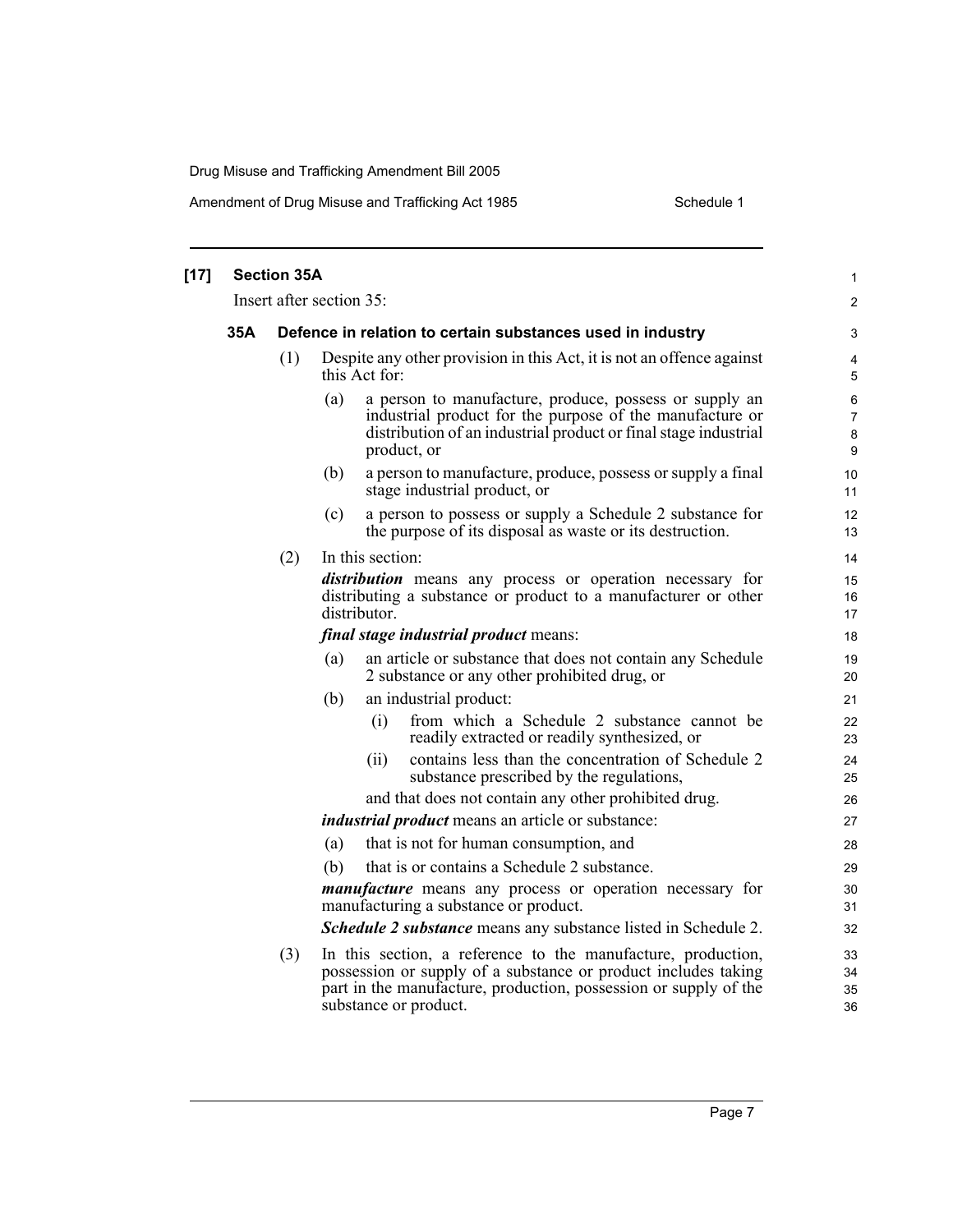| $[18]$ | <b>Section 39A</b>                |                    |                      |                                                                                                                                                                                                                                |                      |  |  |
|--------|-----------------------------------|--------------------|----------------------|--------------------------------------------------------------------------------------------------------------------------------------------------------------------------------------------------------------------------------|----------------------|--|--|
|        | Omit the section. Insert instead: |                    |                      |                                                                                                                                                                                                                                |                      |  |  |
|        | 39A                               |                    |                      | Meaning of "minimum amount"                                                                                                                                                                                                    | 3                    |  |  |
|        |                                   |                    |                      | In this Division, <i>minimum amount</i> , in relation to a prohibited<br>drug, means the traffickable quantity of the prohibited drug.                                                                                         | 4<br>5               |  |  |
| $[19]$ |                                   |                    | Part 3A, Division 2B |                                                                                                                                                                                                                                | 6                    |  |  |
|        |                                   |                    |                      | Insert after Division 2A of Part 3A:                                                                                                                                                                                           | $\overline{7}$       |  |  |
|        |                                   | <b>Division 2B</b> |                      | Order for disposal of substances when no<br>likely prosecution                                                                                                                                                                 | 8<br>9               |  |  |
|        | 39PB                              |                    |                      | Order for disposal of substances by certain senior police officers<br>when no likely prosecution                                                                                                                               | 10<br>11             |  |  |
|        |                                   | (1)                |                      | A police officer of or above the rank of Superintendent may order<br>that a prohibited drug, or a substance that the officer reasonably<br>suspects is a prohibited drug, seized by a member of NSW Police<br>be destroyed if: | 12<br>13<br>14<br>15 |  |  |
|        |                                   |                    | (a)                  | the amount of the prohibited drug (or of the prohibited<br>drug that the officer reasonably suspects the substance to<br>be) is less than the traffickable quantity of the drug, and                                           | 16<br>17<br>18       |  |  |
|        |                                   |                    | (b)                  | no person has been charged with an offence with respect to<br>the prohibited drug or substance and the officer is of the<br>opinion that no person is likely to be charged.                                                    | 19<br>20<br>21       |  |  |
|        |                                   | (2)                |                      | Before any prohibited drug or substance is destroyed in<br>accordance with such an order:                                                                                                                                      | 22<br>23             |  |  |
|        |                                   |                    | (a)                  | evidence of the substance or article is to be recorded,<br>whether by photographing or otherwise, and                                                                                                                          | 24<br>25             |  |  |
|        |                                   |                    | (b)                  | if the police officer concerned determines that it is<br>appropriate, two samples of the drug or substance are to be<br>taken and retained, each of a sufficient quantity to allow its<br>analysis.                            | 26<br>27<br>28<br>29 |  |  |
|        |                                   | (3)                | section.             | Subject to subsection (2), any prohibited drug or substance<br>(whether seized before or after the commencement of this<br>section) may be destroyed in accordance with an order under this                                    | 30<br>31<br>32<br>33 |  |  |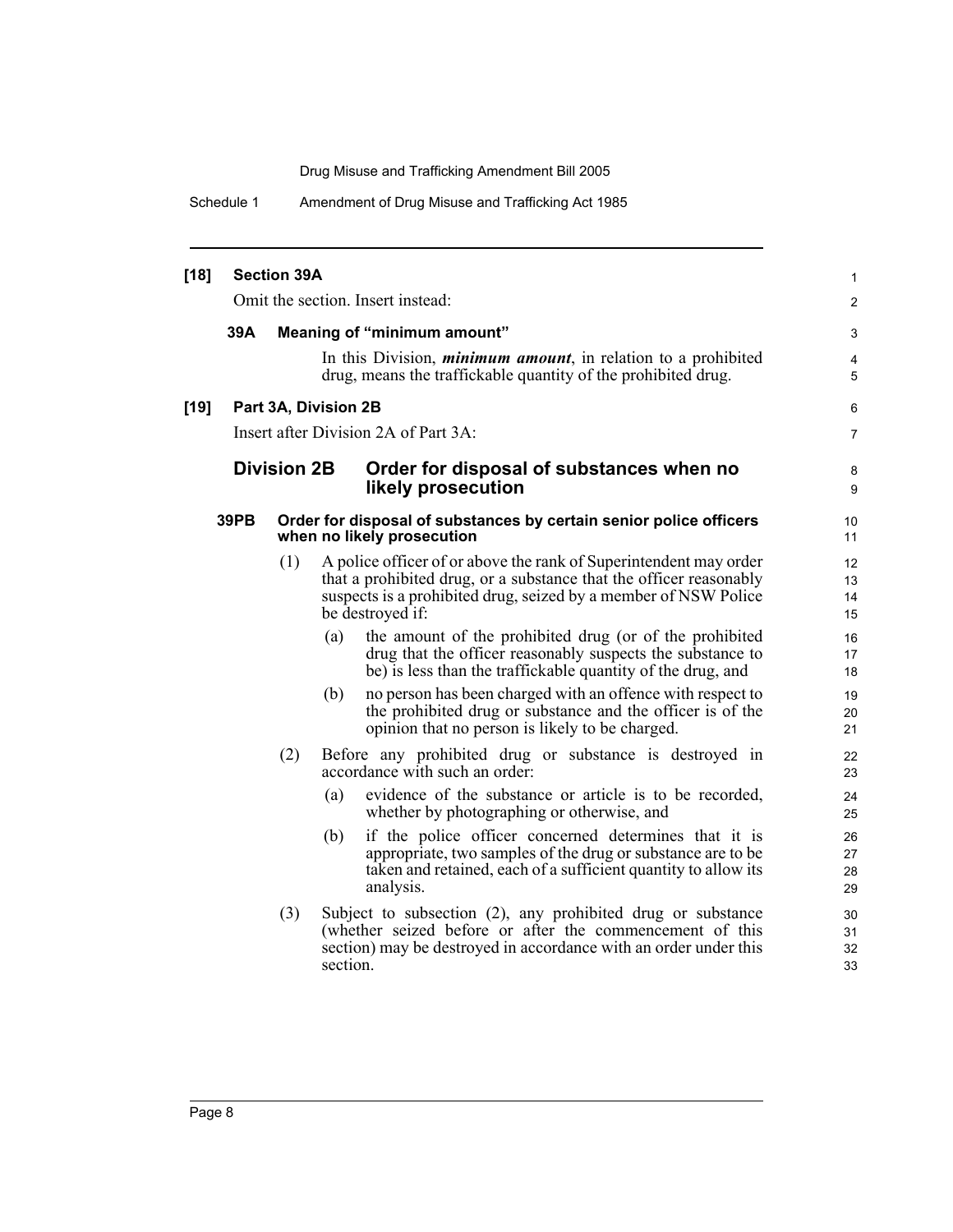Amendment of Drug Misuse and Trafficking Act 1985 Schedule 1

| $[20]$ |                                                                                           |     |                                                                                                                                                    | Section 39RA Use of prohibited plants and prohibited drugs in controlled<br>operations and integrity testing programs                                                                                                                                                              | $\mathbf{1}$<br>2        |  |  |
|--------|-------------------------------------------------------------------------------------------|-----|----------------------------------------------------------------------------------------------------------------------------------------------------|------------------------------------------------------------------------------------------------------------------------------------------------------------------------------------------------------------------------------------------------------------------------------------|--------------------------|--|--|
|        |                                                                                           |     |                                                                                                                                                    | Omit section 39RA (5). Insert instead:                                                                                                                                                                                                                                             | 3                        |  |  |
|        | (5)                                                                                       |     | Despite any other Act or law to the contrary, the functions of the<br>Commissioner of Police under this section may not be delegated<br>except to: |                                                                                                                                                                                                                                                                                    |                          |  |  |
|        |                                                                                           | (a) |                                                                                                                                                    | a Deputy Commissioner of Police, or                                                                                                                                                                                                                                                | $\overline{7}$           |  |  |
|        |                                                                                           | (b) |                                                                                                                                                    | a person holding a NSW Police Senior Executive Service<br>position to whom the function under section $6(1)$ of the<br>Law Enforcement (Controlled Operations) Act 1997 of<br>authorising the conduct of a controlled operation has been<br>delegated in accordance with that Act. | 8<br>9<br>10<br>11<br>12 |  |  |
| $[21]$ |                                                                                           |     |                                                                                                                                                    | <b>Section 40A Proof of certain matters</b>                                                                                                                                                                                                                                        | 13                       |  |  |
|        |                                                                                           |     |                                                                                                                                                    | Omit "24 (4) or 25 (4)" from section 40A (2).                                                                                                                                                                                                                                      | 14                       |  |  |
|        |                                                                                           |     |                                                                                                                                                    | Insert instead "24 (4), 25 (4) or $35A$ ".                                                                                                                                                                                                                                         | 15                       |  |  |
| $[22]$ |                                                                                           |     |                                                                                                                                                    | <b>Section 43 Certificate evidence</b>                                                                                                                                                                                                                                             | 16                       |  |  |
|        | Insert at the end of paragraph (b) of the definition of <b>analyst</b> in section 43 (6): |     |                                                                                                                                                    |                                                                                                                                                                                                                                                                                    |                          |  |  |
|        |                                                                                           |     | , and                                                                                                                                              |                                                                                                                                                                                                                                                                                    |                          |  |  |
|        |                                                                                           | (c) |                                                                                                                                                    | a person who:                                                                                                                                                                                                                                                                      | 19                       |  |  |
|        |                                                                                           |     | (i)                                                                                                                                                | is an analyst (however described) under a law of<br>another State or Territory that corresponds to this<br>Act, and                                                                                                                                                                | 20<br>21<br>22           |  |  |
|        |                                                                                           |     | (ii)                                                                                                                                               | is, or belongs to a class, prescribed by the<br>regulations for the purposes of this definition.                                                                                                                                                                                   | 23<br>24                 |  |  |
| $[23]$ | <b>Section 44A</b>                                                                        |     |                                                                                                                                                    |                                                                                                                                                                                                                                                                                    | 25                       |  |  |
|        | Insert after section 44:                                                                  |     |                                                                                                                                                    |                                                                                                                                                                                                                                                                                    |                          |  |  |
|        | 44 A                                                                                      |     |                                                                                                                                                    | <b>Amendment of Schedule 2</b>                                                                                                                                                                                                                                                     | 27                       |  |  |
|        |                                                                                           |     | The Governor may, from time to time, by regulation amend<br>Schedule 2:                                                                            |                                                                                                                                                                                                                                                                                    |                          |  |  |
|        |                                                                                           | (a) |                                                                                                                                                    | by adding the name or description of or relating to a<br>substance, or                                                                                                                                                                                                             | 30<br>31                 |  |  |
|        |                                                                                           | (b) |                                                                                                                                                    | by amending a name or description of or relating to a<br>substance for the purpose of more accurately describing<br>the substance.                                                                                                                                                 | 32<br>33<br>34           |  |  |
|        |                                                                                           |     |                                                                                                                                                    |                                                                                                                                                                                                                                                                                    |                          |  |  |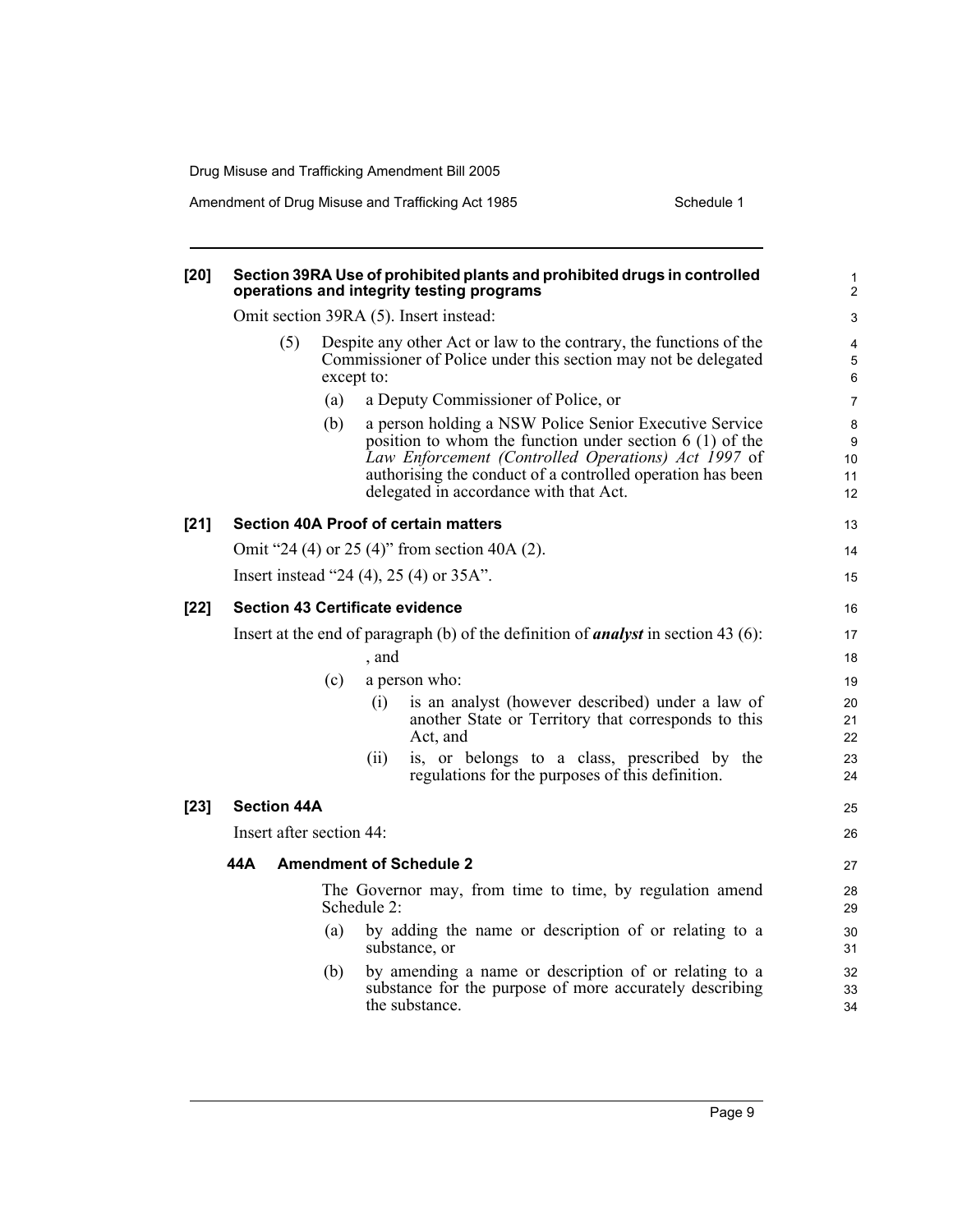| $[24]$ | <b>Section 45 Regulations</b>                                                                                                                                                                                                         |                |  |  |  |  |  |  |  |
|--------|---------------------------------------------------------------------------------------------------------------------------------------------------------------------------------------------------------------------------------------|----------------|--|--|--|--|--|--|--|
|        | Omit section 45 (3). Insert instead:                                                                                                                                                                                                  | $\overline{2}$ |  |  |  |  |  |  |  |
|        | A regulation may create an offence punishable by a penalty,<br>(3)<br>including a distinct penalty in the case of a second or subsequent<br>offence, not exceeding:                                                                   |                |  |  |  |  |  |  |  |
|        | 150 penalty units in the case of a corporation, or<br>(a)                                                                                                                                                                             | $6\phantom{a}$ |  |  |  |  |  |  |  |
|        | 50 penalty units in the case of an individual.<br>(b)                                                                                                                                                                                 | $\overline{7}$ |  |  |  |  |  |  |  |
| $[25]$ | <b>Schedule 1</b>                                                                                                                                                                                                                     | 8              |  |  |  |  |  |  |  |
|        | Insert in appropriate order:                                                                                                                                                                                                          | 9              |  |  |  |  |  |  |  |
|        |                                                                                                                                                                                                                                       |                |  |  |  |  |  |  |  |
|        | 1,4-Butanediol<br>30.0 <sub>g</sub><br>10.0 <sub>g</sub><br>$50.0g$ 1.0kg 4.0kg –                                                                                                                                                     |                |  |  |  |  |  |  |  |
|        | Gamma butyrolactone<br>10.0 <sub>g</sub><br>$50.0g$ 1.0kg $4.0kg$ -<br>30.0 <sub>g</sub>                                                                                                                                              |                |  |  |  |  |  |  |  |
|        | Methadone in oral liquid form 600ml<br>200ml<br>1L<br>$100L$ 400L -                                                                                                                                                                   |                |  |  |  |  |  |  |  |
| $[26]$ | <b>Schedule 1</b>                                                                                                                                                                                                                     | 10             |  |  |  |  |  |  |  |
|        | Omit ", except 4-Hydroxy-butanoic acid lactone (also known as gamma<br>butyrolactone as referred to in Schedule 2 to the Drug Misuse and Trafficking<br><i>Regulation 2000</i> )" from the matter relating to 4-Hydroxybutanoic acid. |                |  |  |  |  |  |  |  |
| $[27]$ | <b>Schedule 1</b>                                                                                                                                                                                                                     | 14             |  |  |  |  |  |  |  |
|        | Insert "except in oral liquid form" after "Methadone" in the matter relating to<br>Methadone.                                                                                                                                         |                |  |  |  |  |  |  |  |
| $[28]$ | <b>Schedule 2</b>                                                                                                                                                                                                                     | 17             |  |  |  |  |  |  |  |
|        | Insert after Schedule 1:                                                                                                                                                                                                              | 18             |  |  |  |  |  |  |  |
|        | <b>Schedule 2</b><br>Legitimate purpose defence<br>substances                                                                                                                                                                         | 19<br>20       |  |  |  |  |  |  |  |
|        | (Sections 35A and 44A)                                                                                                                                                                                                                | 21             |  |  |  |  |  |  |  |
|        | 1,4-Butanediol (also known as hydroxybutanol or 1,4 BD)                                                                                                                                                                               | 22             |  |  |  |  |  |  |  |
|        | Gamma butyrolactone (also known as 4-hydroxybutanoic acid lactone or<br>GBL)                                                                                                                                                          |                |  |  |  |  |  |  |  |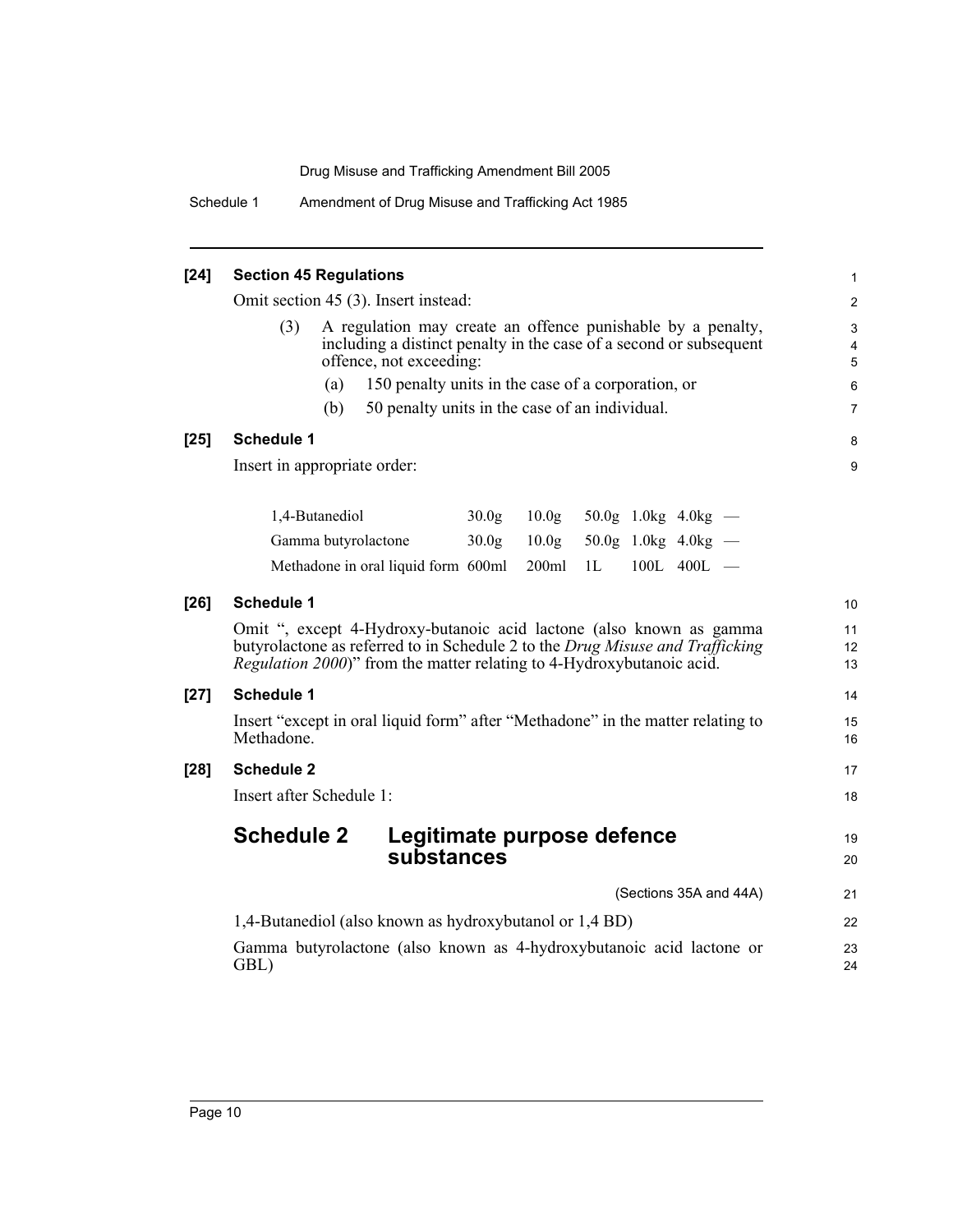Amendment of other legislation Schedule 2

<span id="page-18-0"></span>

|     | <b>Schedule 2</b>                         |      |         | <b>Amendment of other legislation</b>                                                                                                                                                                                                             | 1                          |
|-----|-------------------------------------------|------|---------|---------------------------------------------------------------------------------------------------------------------------------------------------------------------------------------------------------------------------------------------------|----------------------------|
|     |                                           |      |         | (Section 4)                                                                                                                                                                                                                                       | $\overline{c}$             |
| 2.1 |                                           |      |         | Young Offenders Act 1997 No 54                                                                                                                                                                                                                    | 3                          |
| [1] | <b>Section 8 Offences covered by Act</b>  |      |         |                                                                                                                                                                                                                                                   | 4                          |
|     | Omit section $8(2)$ (e1). Insert instead: |      |         |                                                                                                                                                                                                                                                   | 5                          |
|     |                                           | (e1) |         | the offence is an offence under Division 1 of Part 2 of the<br>Drug Misuse and Trafficking Act 1985 other than an<br>offence to which subsection (2A) applies, or                                                                                 | 6<br>7<br>8                |
| [2] | Section 8 (2A)                            |      |         |                                                                                                                                                                                                                                                   | 9                          |
|     | Insert after section $8(2)$ :             |      |         |                                                                                                                                                                                                                                                   | 10                         |
|     | (2A)                                      |      |         | An offence under Division 1 of Part 2 of the Drug Misuse and<br><i>Trafficking Act 1985</i> is covered by this Act if in the opinion of the<br>investigating official or prosecuting authority:                                                   | 11<br>12<br>13             |
|     |                                           | (a)  | Act, or | in relation to an offence relating to a prohibited drug other<br>than cannabis leaf within the meaning of the Drug Misuse<br>and Trafficking Act 1985—the offence involves not more<br>than the small quantity applicable to that drug under that | 14<br>15<br>16<br>17<br>18 |
|     |                                           | (b)  |         | in relation to an offence relating to cannabis leaf:                                                                                                                                                                                              | 19                         |
|     |                                           |      | (i)     | the offence involves not more than half the small<br>quantity of cannabis leaf within the meaning of the<br>Drug Misuse and Trafficking Act 1985, or                                                                                              | 20<br>21<br>22             |
|     |                                           |      | (ii)    | there are exceptional circumstances in that:                                                                                                                                                                                                      | 23                         |
|     |                                           |      | (A)     | the offence involves more than half, but not<br>more than the total, small quantity of<br>cannabis leaf within the meaning of that Act,<br>and                                                                                                    | 24<br>25<br>26<br>27       |
|     |                                           |      | (B)     | it would be in the interests of rehabilitation,<br>and appropriate in all the circumstances, to<br>deal with the matter under this Act.                                                                                                           | 28<br>29<br>30             |